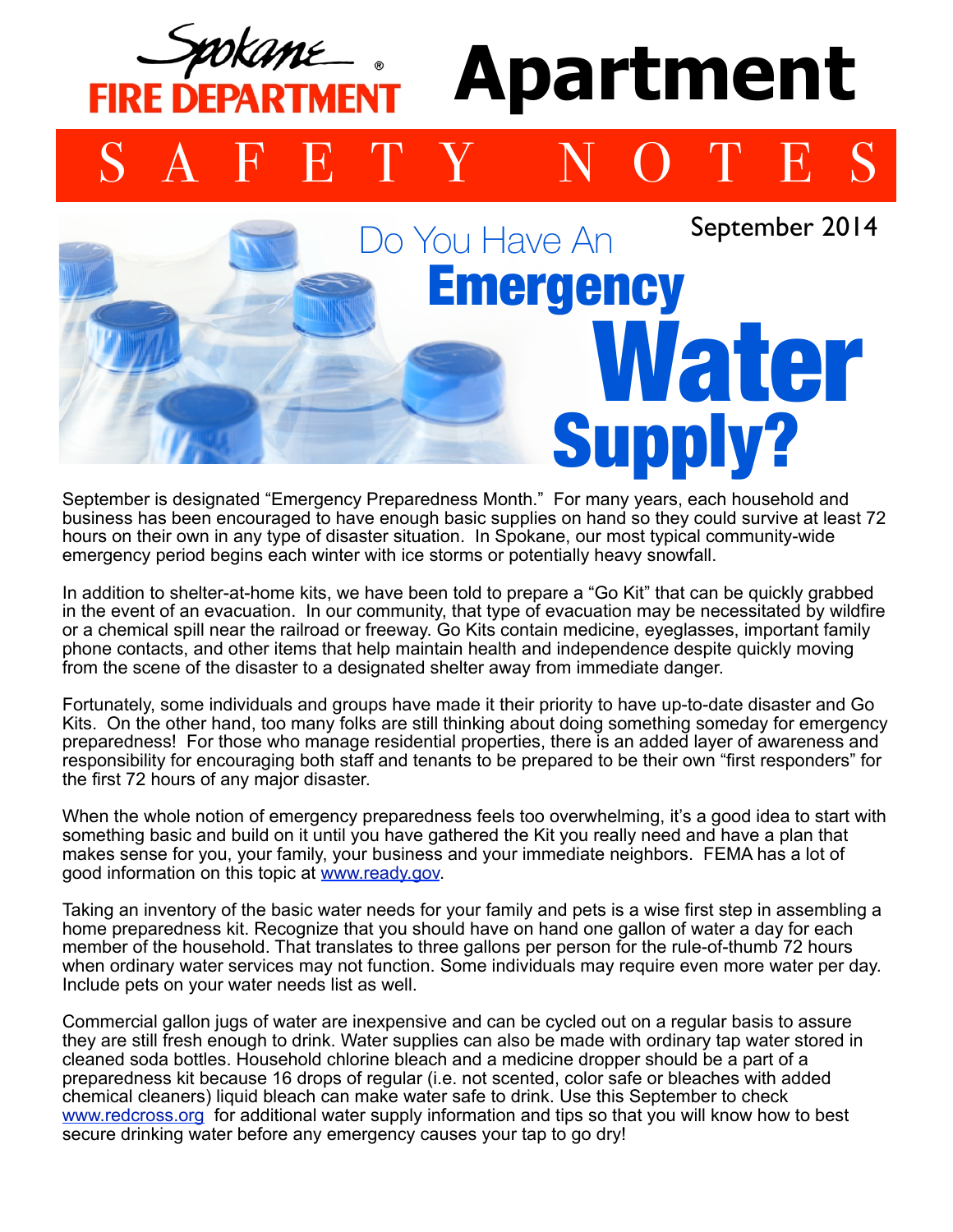## **Missing Fire Extinguishers**

Some apartment landlords and managers report significant problems with keeping the required number of charged fire extinguishers on their properties. Some have invested in locked cabinets with "break glass in case of emergency" signs. Another possible deterrent is the Fire Extinguisher Theft Stopper® that can be found at [www.sti-usa.com.](http://www.sti-usa.com) The smaller model costs about \$30. This device emits a piercing alarm when unauthorized persons attempt to take the extinguisher. It may be a product worth exploring, depending on the situation at your property.



- Rentals with three or more units must have a working 2A10BC extinguisher installed in the corridors outside the units such that no unit is more than 75 feet from an extinguisher.
- For multi-floor units, the required number of extinguishers must be on each level.
- It is preferred, but not required, to have the extinguishers installed toward the end of the his provides some measure of safety with his provides some measure of safety with the tenant being closer to *show that:* hallways near the stairs. This provides some measure of safety with the tenant being closer to their escape path.
- termanded but not required by eade in oingle youning naca but not required by couchinging The quicker a fire is extinguished, the smaller the damage. *•Unattended cooking is the single leading factor contributing*  • Extinguishers are highly recommended but not required by code in single family or duplex units.
- In some 3-plex or 4-plex units, it may be better to install an extinguisher inside each unit and **decay** and the tenant will be responsible for replacement costs if the *core in* and the  $\alpha$  in a solution cooking-relation of the small of the late extinguisher is not present or in good working condition at the end of the lease. *the amount of cooking they do.* indicate on the lease agreement that the tenant will be responsible for replacement costs if the *•More than 50% of home*
- 2A10BC extinguishers only work for about 12 seconds.
- used once. If the extinguisher has a metal han recharged by a licensed fire extinguisher service. If the extinguisher has a plastic handle, the  $\sigma$  oximgenonts corrico. If the oximigenonts  $\sigma$ placed once it is discharged. The Spokane Fire Department list of approved extinguisher servicers is attached to this newsletter. *people try to fight the fire*  • Extinguishers can only be used once. If the extinguisher has a metal handle, it can generally be *charcoal grills, they are involved*  unit must be completely replaced once it is discharged. The Spokane Fire Department list of
- $s_{\text{c}}$  is a cook leaves the coordination. • Fire extinguishers are only intended for use on small, contained fires such as what one might On a related note, Spokane Fire Department Prevention expect with a waste basket fire.
- Fire extinguishers should not be used on grease fires in the kitchen. Instead, make sure each  $\overline{\mathbf{S}}$ -Tid to emether a emall areaea fire and turn of tenant knows how to use a lid to smother a small grease fire and turn off the heat on the stove.
- Tenants should receive basic "P.A.S.S." instruction on the use of an extinguisher, i.e. Pull out pot of water was slightly scorched after several hours, but was the pin that unlocks the lever, **A**im the nozzle low at the base of the fire, **S**queeze the lever to discharge the extinguishing chemical, and Sweep the nozzle back and forth across the base of because it allows more even warming at a lower temperature. It the fire.

 $\mathcal{L}_{\mathcal{A}}$  or  $\mathcal{L}_{\mathcal{A}}$  or  $\mathcal{L}_{\mathcal{A}}$  or  $\mathcal{L}_{\mathcal{A}}$  or  $\mathcal{L}_{\mathcal{A}}$  or  $\mathcal{L}_{\mathcal{A}}$  or  $\mathcal{L}_{\mathcal{A}}$  or  $\mathcal{L}_{\mathcal{A}}$  or  $\mathcal{L}_{\mathcal{A}}$  or  $\mathcal{L}_{\mathcal{A}}$  or  $\mathcal{L}_{\mathcal{A}}$ 

You can sign up for this monthly newsletter, ask a fire-related question or suggest a specific safety topic by rod can eighteptor and monarity homelotter, able a mo-related queedent or eagget



Be Sure to visit our website at  $\overline{\phantom{a}}$ www.spokanefire.org spokanefire.org

There you will find links to our blog, There you will find links to our blog, Facebook, Twitter and YouTube pages!